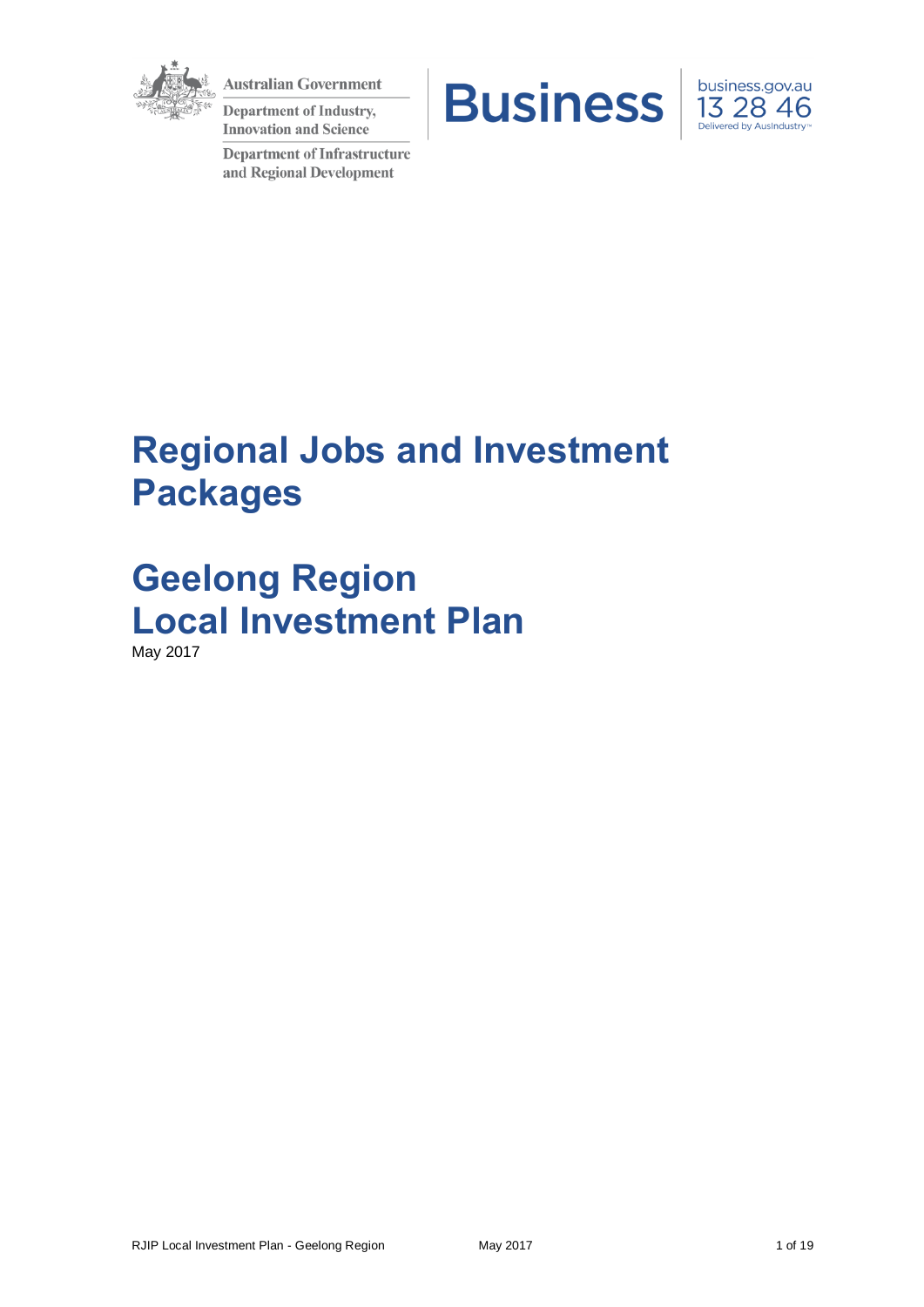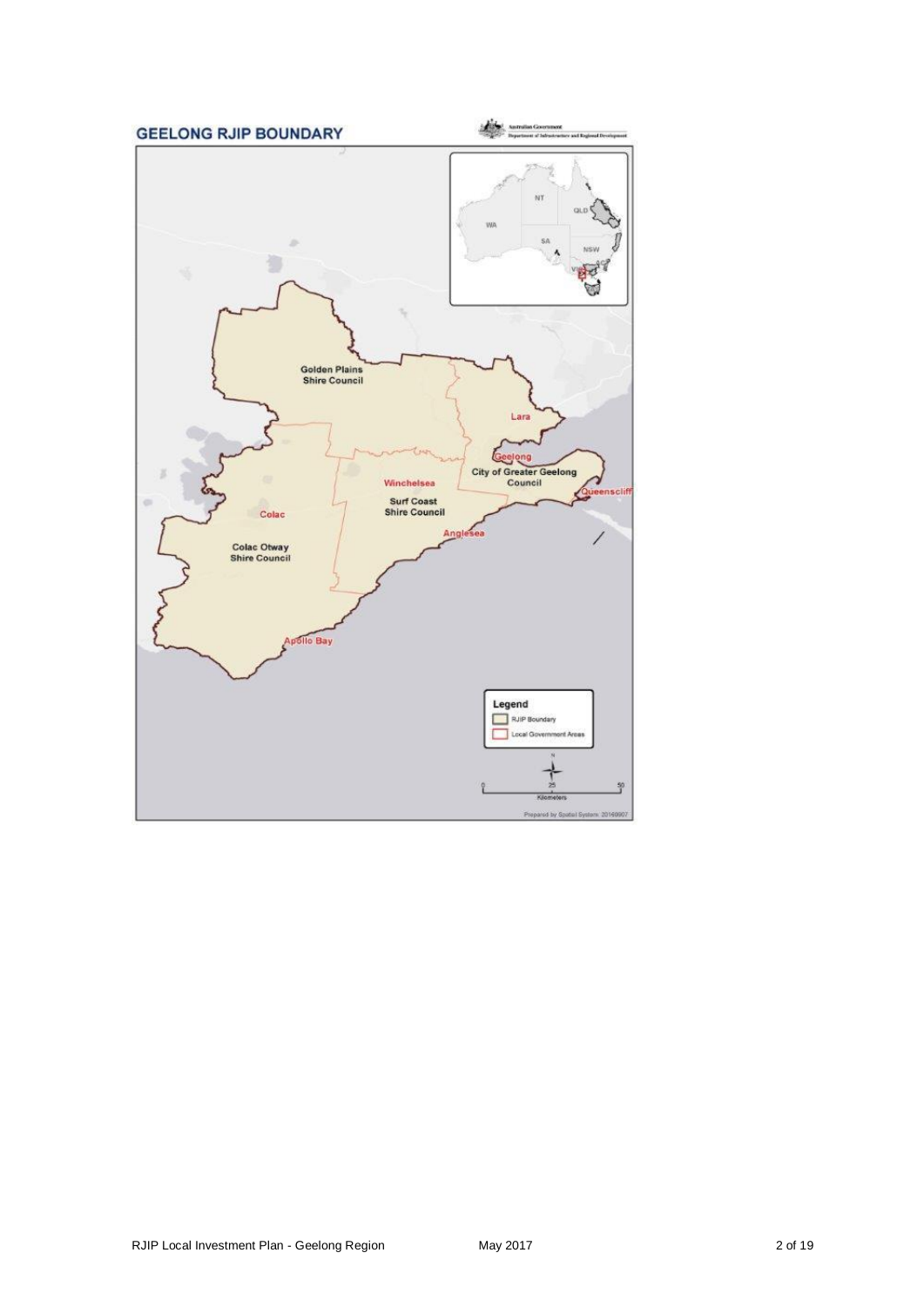## **Contents**

| $\mathbf 1$    |                                                                                           |  |
|----------------|-------------------------------------------------------------------------------------------|--|
| $\overline{2}$ |                                                                                           |  |
| 2.1            |                                                                                           |  |
| 2.2            |                                                                                           |  |
| 2.3            | Additional Issues Noted as central to future growth and investment in the Geelong RJIP    |  |
| 2.4            |                                                                                           |  |
| 2.5            |                                                                                           |  |
| 2.6            |                                                                                           |  |
| 3              |                                                                                           |  |
| 3.1            | Investment Sector 1: Visitor economy including tourism, creative industries, major events |  |
| 3.2            |                                                                                           |  |
| 3.3            | Investment Sector 3: Food, fibre and agribusiness (including aquaculture) 16              |  |
| 3.4            | Investment Sector 4: Professional, scientific and technical services, including MedTech   |  |
| 3.5            | Investment Sector 5: Health and community services, including aged and disability care    |  |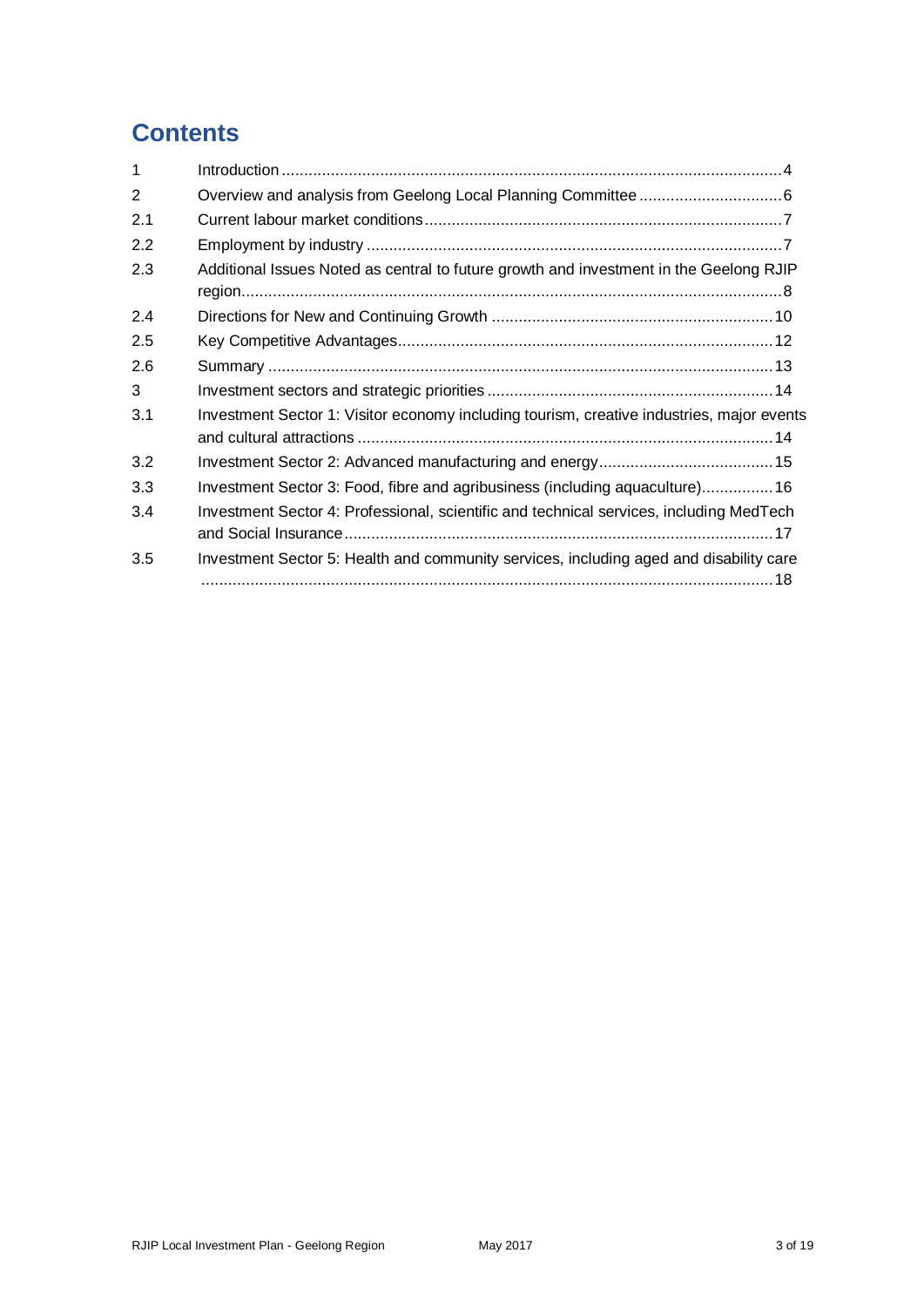## 1 Introduction

## **Formation**

The Geelong Local Planning Committee (LPC) was formed by the Department of Infrastructure and Regional Development in mid-February 2017.

## **Meetings of the full committee have been held at Deakin Geelong Waterfront Campus:**

- **Meeting 1 Wednesday 8 March 2017**
- **Meeting 2 Monday 20 March 2017**
- **Meeting 3 Monday 3 April 2017**
- **Meeting 4 Wednesday 19 April**

### **Community Consultations occurred as follows:**

 **Colac Otway Shire**: Ms Calvert and Mr Gorman, both appointed committee members, are well known in their region and consulted widely in the community.

The notes of this consultation have been provided to the Department of Infrastructure and Regional Development.

**Geelong CBD:** Professor Jane den Hollander led a session for members of the wider community on 29 March at Deakin University Waterfront Campus.

The notes from the consultation have been provided to the Department of Infrastructure and Regional Development.

#### **Presentations to the LPC:**

The Committee received formal presentations at its first and second meetings, from the following organisations and people:

- Regional Development Victoria (Barwon South West)
- G21, an Alliance of South West regional Victorian Councils
- Geelong Chamber of Commerce
- Ms Calvert and Mr Gorman as representatives of the Colac Otway region

#### **Reports and Data Sources received by the LPC**

- ABS, Counts of Australian Businesses, including Entries and Exits (Cat. No. 8165.0)
- ABS Regional Population Growth 2017 (Cat. No. 3218.0)
- BITRE estimates based on Tourism Research Australia, presented within the DIRD 2016 Yearbook
- **Department of Employment, 2016 Employment Projections, five years to November 2020.**
- G21 Regional Growth Plan, April 2013, [G21 Regional Alliance.](http://www.g21.com.au/g21-regional-growth-plan-2013) (accessed 17 April 2017).
- Geelong Business Trends Survey 2016, Dimovski et al, Deakin University, [Geelong Chamber](http://www.geelongchamber.com.au/static/uploads/files/geelong-business-trends-2016-print-wftatiowcoud.pdf)  [of Commerce.](http://www.geelongchamber.com.au/static/uploads/files/geelong-business-trends-2016-print-wftatiowcoud.pdf) (accessed 17 April 2017).
- [Geelong Economic Futures 2017,](http://www.deakin.edu.au/__data/assets/pdf_file/0006/925170/future-economic-opportunities.pdf) Deakin University Centre for Regional and Rural Futures, G21 Regional Alliance, City of Greater Geelong and Juturna Infrastructure. (accessed 17 April 2017)
- [Golden Plains Food Production Precinct Concept Plan,](https://www.goldenplains.vic.gov.au/sites/default/files/docs/Golden-Plains-Food-Production-Precinct-Concept-Plan.pdf) Golden Plains Shire, 2014. (accessed 17 April 2017).
- [Greater Geelong and the Bellarine Tourism Development Plan,](https://www.tourismgeelongbellarine.com.au/wp-content/uploads/2016/10/Geelong-and-The-Bellarine-Tourism-Development-Plan-Summary.pdf) Tourism Greater Geelong and the Bellarine, 2016. (accessed 17 April 2017)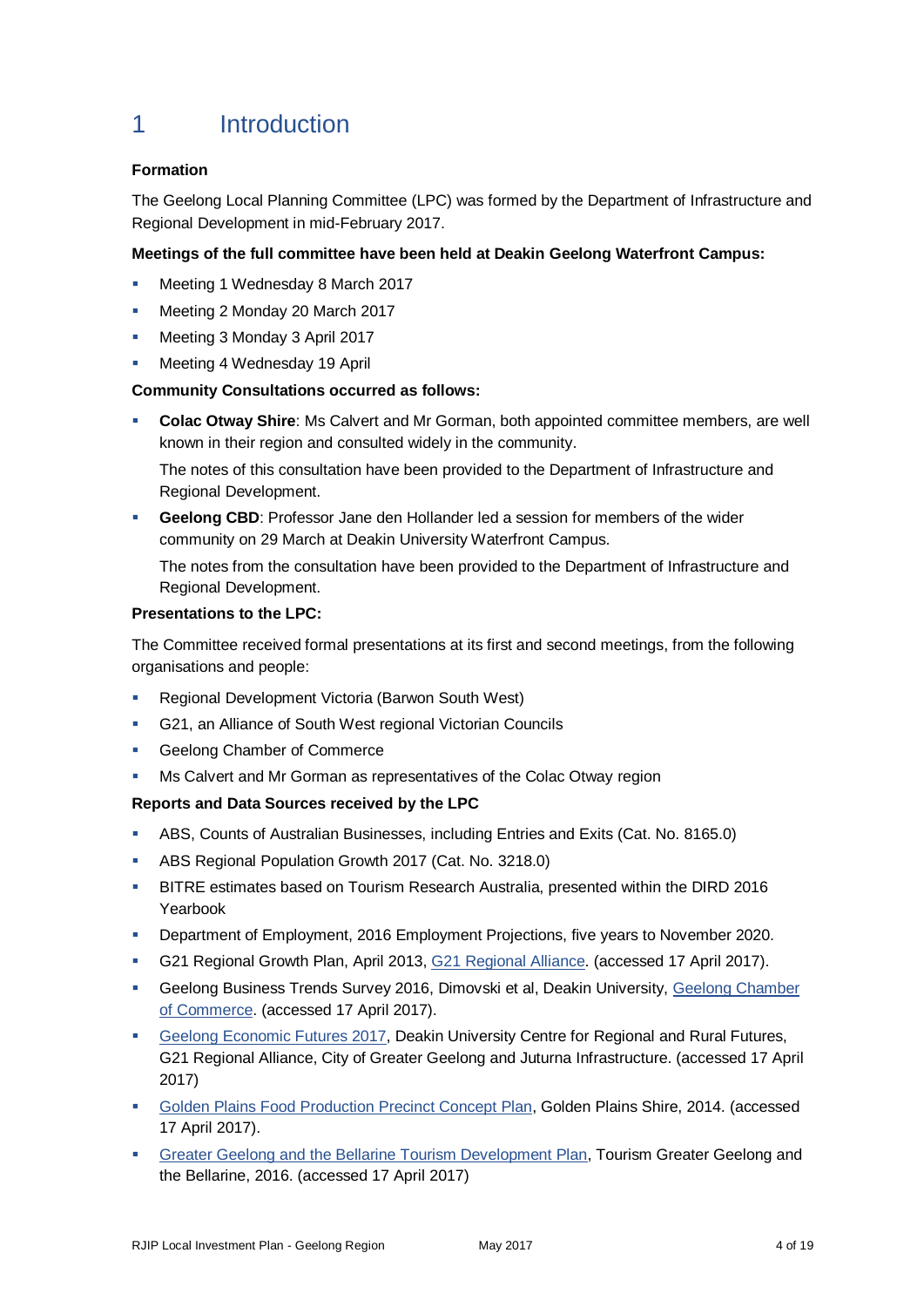- Great Ocean [Road Market Profile Year Ending December 2014,](http://www.tourism.vic.gov.au/index.php?option=com_content&view=article&id=282&Itemid=309) Tourism Victoria. Downloaded from (accessed 17 April 2017)
- **[Infrastructure Victoria Announcement,](http://www.infrastructurevictoria.com.au/second-container-port) (accessed 17 April 2017)**
- National Aged Care Data Clearing House, Population Projections, 2012 (base) to 2027.
- National Institute of Economics and Industry Research (NIEIR) modelling, Deloitte Access Economics Analysis 2016.
- **Remplan Economic Model of G21 Region 2017, Enterprise Geelong.**
- Strategic Master Plan for the [Great](http://www.greatoceanroadtourism.org.au/great-ocean-road-regional-tourism/) Ocean Road Region Visitor Economy 2015-2025, Great [Ocean Road Regional Tourism Limited.](http://www.greatoceanroadtourism.org.au/great-ocean-road-regional-tourism/) (accessed 17 April 2017)
- [Winning from Second: What Geelong Can Learn from International Second Cities,](http://www.committeeforgeelong.com.au/current-projects/winning-from-second-international-research-paper/) Committee for Geelong 2016. (accessed 17 April 2017).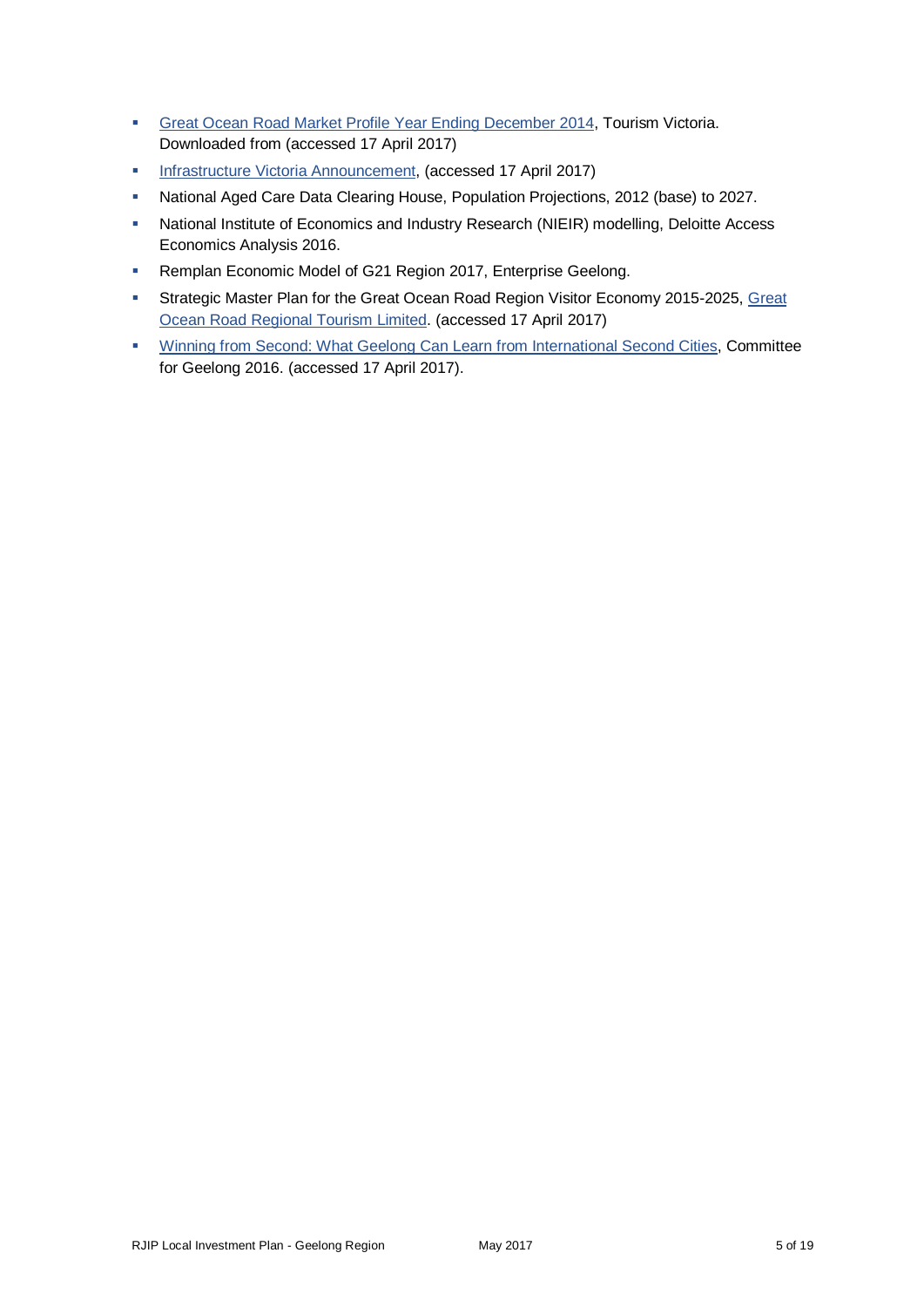## 2 Overview and analysis from Geelong Local Planning **Committee**

The Geelong Regional Jobs and Investment Package (RJIP) region aligns with the boundaries of G21, the Geelong Region Alliance of Councils, to the south west of the Melbourne metropolitan area and includes five local government areas: Colac Otway, Golden Plains, Greater Geelong, Queenscliffe and Surf Coast. The original inhabitants of the G21 region are the Wathaurong and Coladjin Aboriginal people.

| <b>Local Government Area</b>        | <b>Population 2011</b> | <b>Population</b><br>2016p | 2011-2016<br>average annual<br>growth rate |
|-------------------------------------|------------------------|----------------------------|--------------------------------------------|
| Colac-Otway Shire Council           | 20,799                 | 20,294                     | $-0.5%$                                    |
| Golden Plains Shire Council         | 18,958                 | 21,355                     | 2.4%                                       |
| <b>Greater Geelong City Council</b> | 215,837                | 235,343                    | 1.7%                                       |
| Borough of Queenscliffe             | 3,061                  | 3,069                      | 0.1%                                       |
| <b>Surf Coast Shire Council</b>     | 26,666                 | 29,839                     | 2.3%                                       |
| Geelong RJIP region                 | 285,321                | 309,900                    | 1.7%                                       |
| Victoria                            | 5,537,817              | 6,069,636                  | 1.9%                                       |
| <b>Australia</b>                    | 22,340,024             | 24,128,876                 | 1.6%                                       |

In 2016, the region had an estimated resident population of 309,900 as follows:

Source: ABS Regional Population Growth 2017 (Cat. No. 3218.0);

Note: Population estimates are final for 2011, but preliminary for 2016 (p)

The population projections of the region demonstrate an average 1 per cent annual rate of growth to 2027 against Victorian and Australian annual averages of 1.6 per cent for the same period.

| <b>Local Government Area</b>        | <b>Population 2012</b> | <b>Projected</b><br>2027 | <b>Projected</b><br><b>Population</b><br>population Growth, 2012-<br>2027 | Average<br>annual<br>growth rate,<br>2012-2027 |
|-------------------------------------|------------------------|--------------------------|---------------------------------------------------------------------------|------------------------------------------------|
| Colac-Otway Shire Council           | 20,722                 | 23,030                   | 2,308                                                                     | 0.7%                                           |
| <b>Golden Plains Shire Council</b>  | 19,426                 | 23,488                   | 4,062                                                                     | 1.3%                                           |
| <b>Greater Geelong City Council</b> | 218,378                | 251,738                  | 33,359                                                                    | 1.0%                                           |
| Borough of Queenscliffe             | 3,089                  | 3.494                    | 405                                                                       | 0.8%                                           |
| <b>Surf Coast Shire Council</b>     | 27,360                 | 33,601                   | 6,242                                                                     | 1.4%                                           |
| Geelong RJIP region                 | 288,975                | 335,351                  | 46,376                                                                    | 1.0%                                           |
| Victoria                            | 5,629,122              | 7,187,419                | 1,558,297                                                                 | 1.6%                                           |
| <b>Australia</b>                    | 22,710,363             | 28,980,243               | 6,269,880                                                                 | 1.6%                                           |

Source: National Aged Care Data Clearing House, Population Projections, 2012 (base) to 2027

The region has good proximity and road and rail connections to Melbourne, bringing it within commuting distance for many residents. The local government area of Greater Geelong is home to three quarters of the region's residents, making Geelong the second largest city in Victoria. Geelong plays a role in the region as the principal service centre for industry and business, health and education, and a wide range of higher order commercial and community services and facilities.

Other major towns in the Geelong RJIP region include Colac, the coastal towns of Anglesea, Apollo Bay, Lorne, Ocean Grove and Torquay, and the inland rural centres of Bannockburn and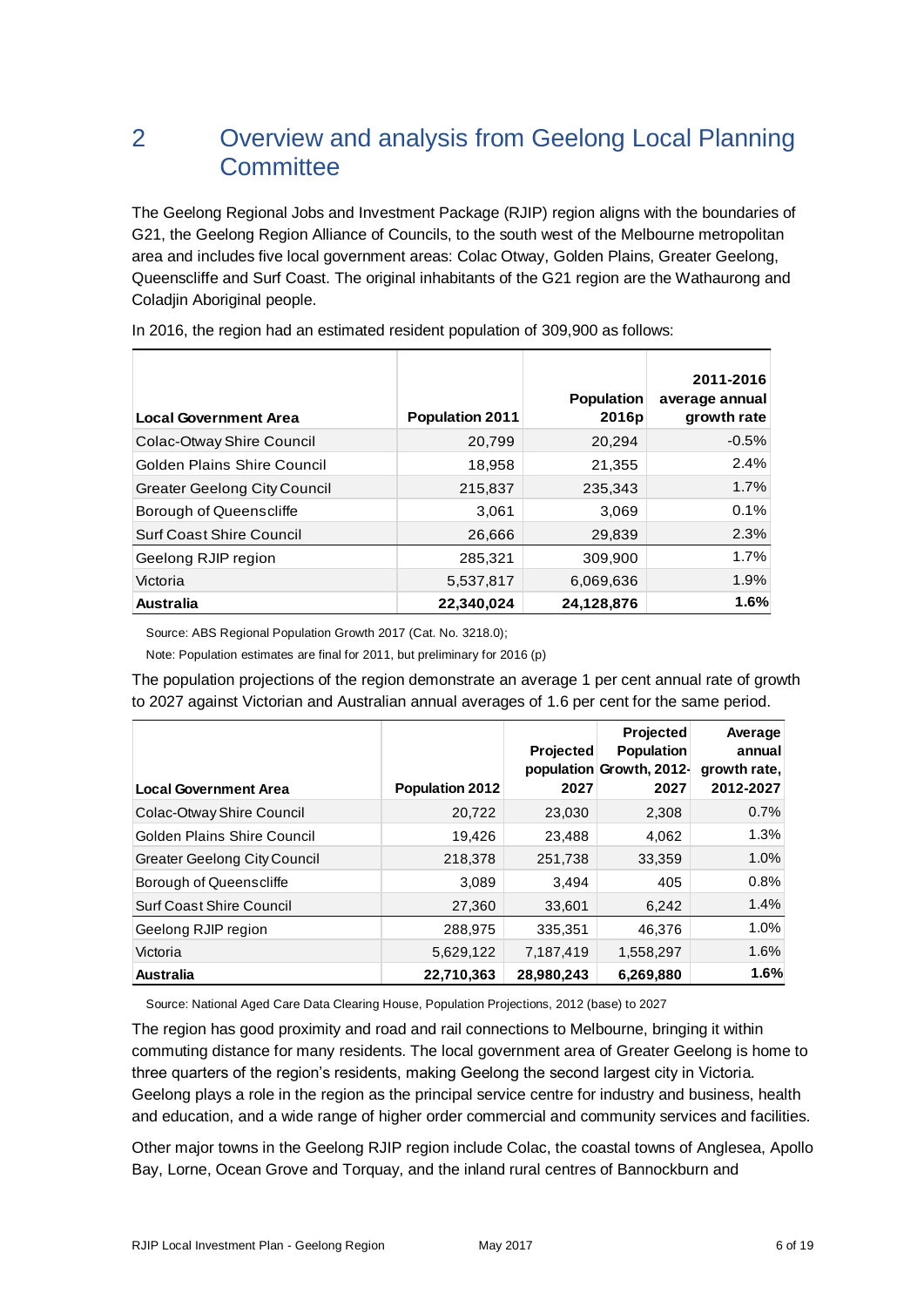Winchelsea. Colac is the major service centre for the smaller settlements and rural areas in the western part of the region.

The Geelong RJIP region encompasses a total land area of approximately 8,950 square kilometres and includes large areas of land used for farming as well as National Parks, Marine National Parks and other conservation areas. Key rural uses in the area are timber-getting, farming, grazing, cropping, dairying, mining, viticulture and intensive agriculture. The expansive rural areas in the central and western parts of the region are highly productive and have relatively high rainfall compared to other parts of Victoria.

The region is rich in natural features and highly valued landscapes, such as the Great Ocean Road, coastal reserves and the Otway Ranges, all of which underpin the region's tourism appeal.

## 2.1 Current labour market conditions

The Geelong Statistical Area Level 4 (SA4) is most closely aligned with the five local government areas that form the basis of the Geelong RJIP. In line with strengthening labour market conditions across Victoria, the local labour market appears to have strengthened in terms of both employment and participation rates as demonstrated by the following table:

|                                  | Geelong SA4 | <b>National</b> |
|----------------------------------|-------------|-----------------|
| Unemployment Rate February 2016  | 6.0%        | 5.8%            |
| Unemployment rate February 2017  | 5.6%        | 5.9%            |
| Participation rate February 2016 | 58.4%       | 65.7%           |
| Participation rate February 2017 | 64.5%       | 64.6%           |

It would be inadvisable to place emphasis on the region's low unemployment rate, as labour force data for Geelong has been exhibiting considerable volatility over recent months and should be viewed with extreme caution. In this regard it is important to note the following:

- The proportion of the population aged 15-64 on income support in Geelong was 14.2 per cent in February 2017, well above the 12.3 per cent recorded for Australia.
- The population in Geelong has a below average level of educational attainment, with only 53.6 per cent of persons aged 15-64 in the region having completed year 12 or equivalent (compared with 59.0 per cent for Australia), and just 21.6 per cent have attained a Bachelor Degree or above (compared with the 24.4 per cent recorded nationally).

## 2.2 Employment by industry

At February 2017, the top five employing industries in the Geelong SA4 were:

| <b>Industry</b>                          | Number employees | % of total employment |
|------------------------------------------|------------------|-----------------------|
| <b>Health Care and Social Assistance</b> | 21,300           | 15.3                  |
| <b>Retail Trade</b>                      | 16,200           | 11.7                  |
| <b>Education and Training</b>            | 14.700           | 10.6                  |
| Construction                             | 13,000           | 9.4                   |
| <b>Public Administration and Safety</b>  | 11,600           | 8.3                   |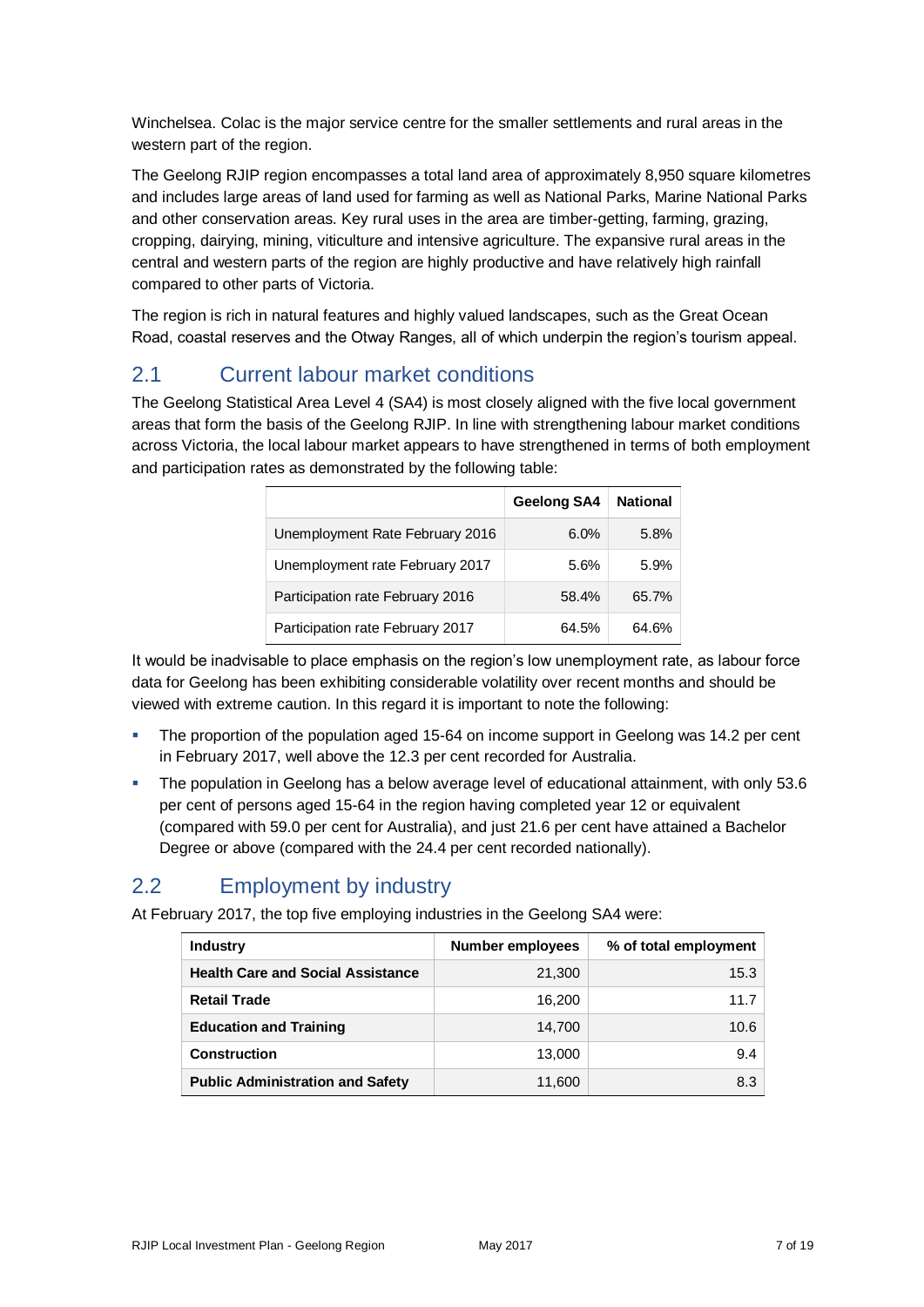Change to employment by industry sector five years to February 2017

| <b>Employment gain by industry</b> |                                  | <b>Employment fall by industry</b> |                                  |
|------------------------------------|----------------------------------|------------------------------------|----------------------------------|
| <b>Industry</b>                    | <b>Participation</b><br>increase | <b>Industry</b>                    | <b>Participation</b><br>decrease |
| Health care and social assistance  | 3,900                            | Manufacturing                      | 2,500                            |
| <b>Education and training</b>      | 3.800                            | Media and telecommunications       | 1,400                            |
| Public administration and safety   | 3.100                            | Arts and recreation services       | 1,100                            |
| Transport, postal and warehousing  | 3,000                            | Construction                       | 600                              |

Looking forward to November 2020, employment in the Geelong SA4 is expected to increase by 9,600 (or by 7.7 per cent) which is a lower rate of growth than the 8.3 per cent projected nationally[1]. The region's manufacturing sector is projected to fall by a further 800 jobs (6.5 per cent) during this period.

> **Industry Participation increase Health care and social assistance** 4,100 (22%) **Construction** 1,500 (11.1%) **Education and training** 1,200 (10.0%) **Retail trade** 900 (6.0%) Accommodation and food services 900 (6.5%)

Projected growth by industry sector five years to November 2020

#### **Key Enablers**

The LPC notes three key enablers essential for successful regional economic development and job creation. These enablers were viewed as essential to all future growth and jobs creation:

- ICT
- **Education, training and retraining**
- Infrastructure

## 2.3 Additional Issues Noted as central to future growth and investment in the Geelong RJIP region

#### **1. Small and Medium Sized Business**

In its presentation to the LPC, the Geelong Chamber of Commerce highlighted the significance of small and medium sized business to the continuous growth of the regional economy. This is highlighted by the growth of Actively Trading Businesses in the region as follows: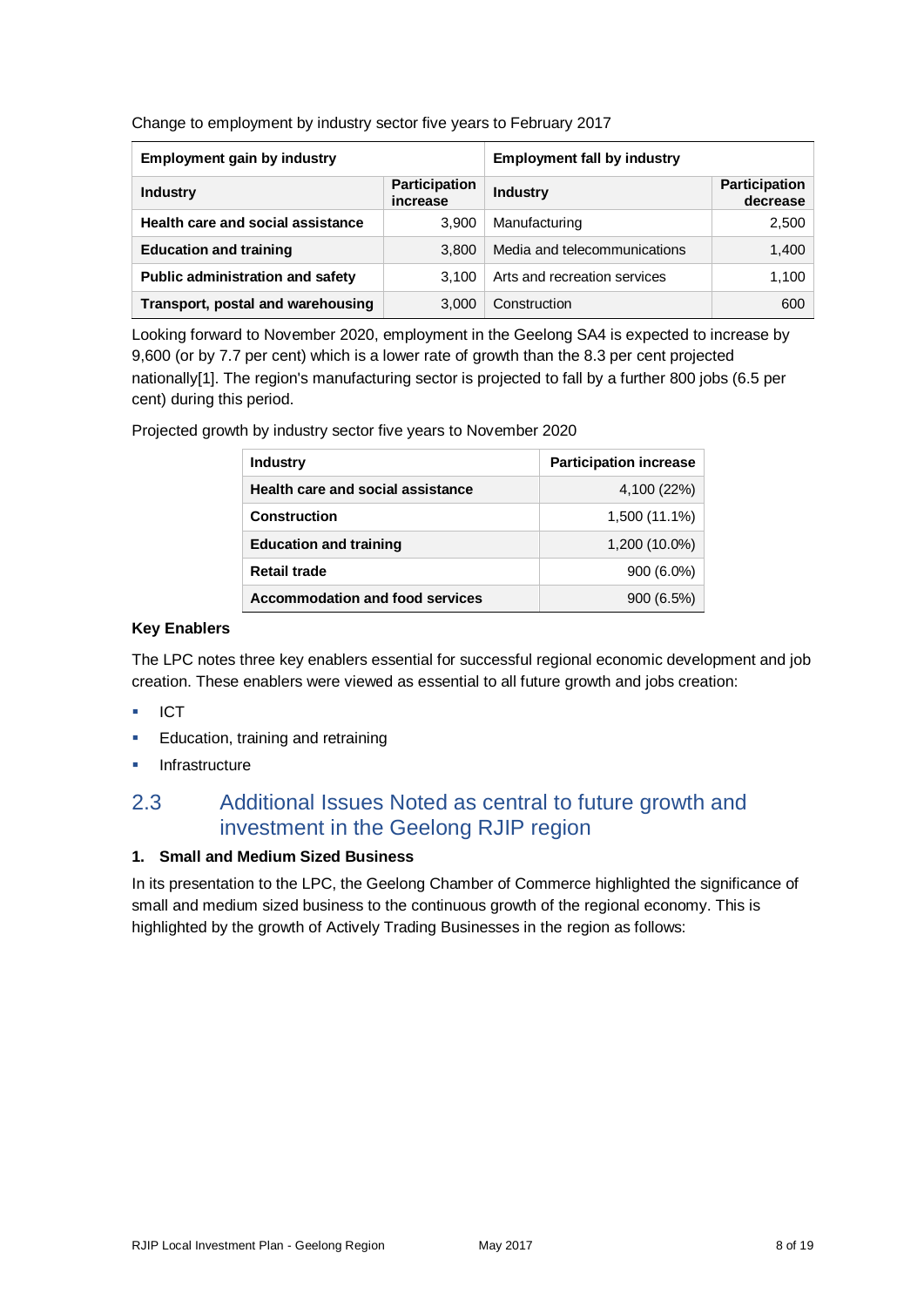| <b>Local Government Area</b>        | 2013      | 2014<br>businesses businesses businesses | 2015      | 2013-2015<br>average<br>annual<br>growth |
|-------------------------------------|-----------|------------------------------------------|-----------|------------------------------------------|
| Colac-Otway Shire Council           | 2,252     | 2,232                                    | 2,256     | 0.1%                                     |
| Golden Plains Shire Council         | 1,621     | 1,646                                    | 1,670     | 1.5%                                     |
| <b>Greater Geelong City Council</b> | 15,655    | 15,864                                   | 16,139    | 1.5%                                     |
| Borough of Queenscliffe             | 330       | 318                                      | 319       | $-1.7%$                                  |
| <b>Surf Coast Shire Council</b>     | 3,031     | 3,093                                    | 3,131     | 1.6%                                     |
| Geelong RJIP region                 | 22,889    | 23,153                                   | 23,515    | 1.4%                                     |
| Victoria                            | 533,350   | 541,347                                  | 549,934   | 1.5%                                     |
| <b>Australia</b>                    | 2,048,203 | 2,074,154                                | 2,095,116 | 1.1%                                     |

Source: ABS, Counts of Australian Businesses, including Entries and Exits (Cat. No. 8165.0)

The LPC recognises the importance of small business (employing fewer than 19 staff) as a source of employment growth for the region and notes the regional rate of Actively Trading Businesses is increasing at 0.4 per cent per annum above the national average. The Chamber of Commerce's presentation to the LPC highlighted the contribution of the region's small businesses in terms of innovation, value creation and workforce participation. Evidence suggests that the education, training and skilling of business owners increases the capacity of small business to grow and employ staff. The relocation of Government departments and agencies to the region creates a favourable environment to establish and grow small businesses and start-ups within the sectors of professional, scientific and technical services (including med tech and social insurance) and health and community services.

Program Guidelines will allow 'clusters' or consortiums of small businesses to apply for funding whereby a registered business acts as the lead applicant

## **2. Colac Workforce**

Employers in the Colac region have reported difficulty in recruiting local workers to roles that have been created by the growth of local manufacturing and food processing businesses. This local workforce shortage risks becoming an impediment to future growth of those businesses who currently undertake out-of-region recruitment in order to meet the demands of the business. G21 has developed a collective impact project (GROW) to support local workers to secure sustainable employment within local businesses. Programs to increase the job-readiness of local people are needed as is increasing the attractiveness of Colac as a place to live and work to increase the employment base.

## **3. Socio-Economic Disadvantage**

Unemployment rates within the region are broadly in-line with Victorian and national averages. However, these statistics mask areas of significant disadvantage in Corio/Norlane, Whittington and Colac. Within these areas, there are very low levels of educational attainment, very high levels of unemployment, including youth unemployment, and high rates of vulnerability to extreme disadvantage for very young children. The region needs to ensure there are strategies in place that develop the employment aspirations, employability skills and levels of educational attainment within these communities. The provision of realistic employment opportunities for people from these communities is central to hope for their future wellbeing.

#### **4. Retrenched Workers**

Over the last three years approximately 2,500 manufacturing jobs have been lost in the Geelong economy through large-scale retrenchments with further retrenchments from Ford when the prototype project finishes midyear. It has been reported Viva Energy may be retrenching workers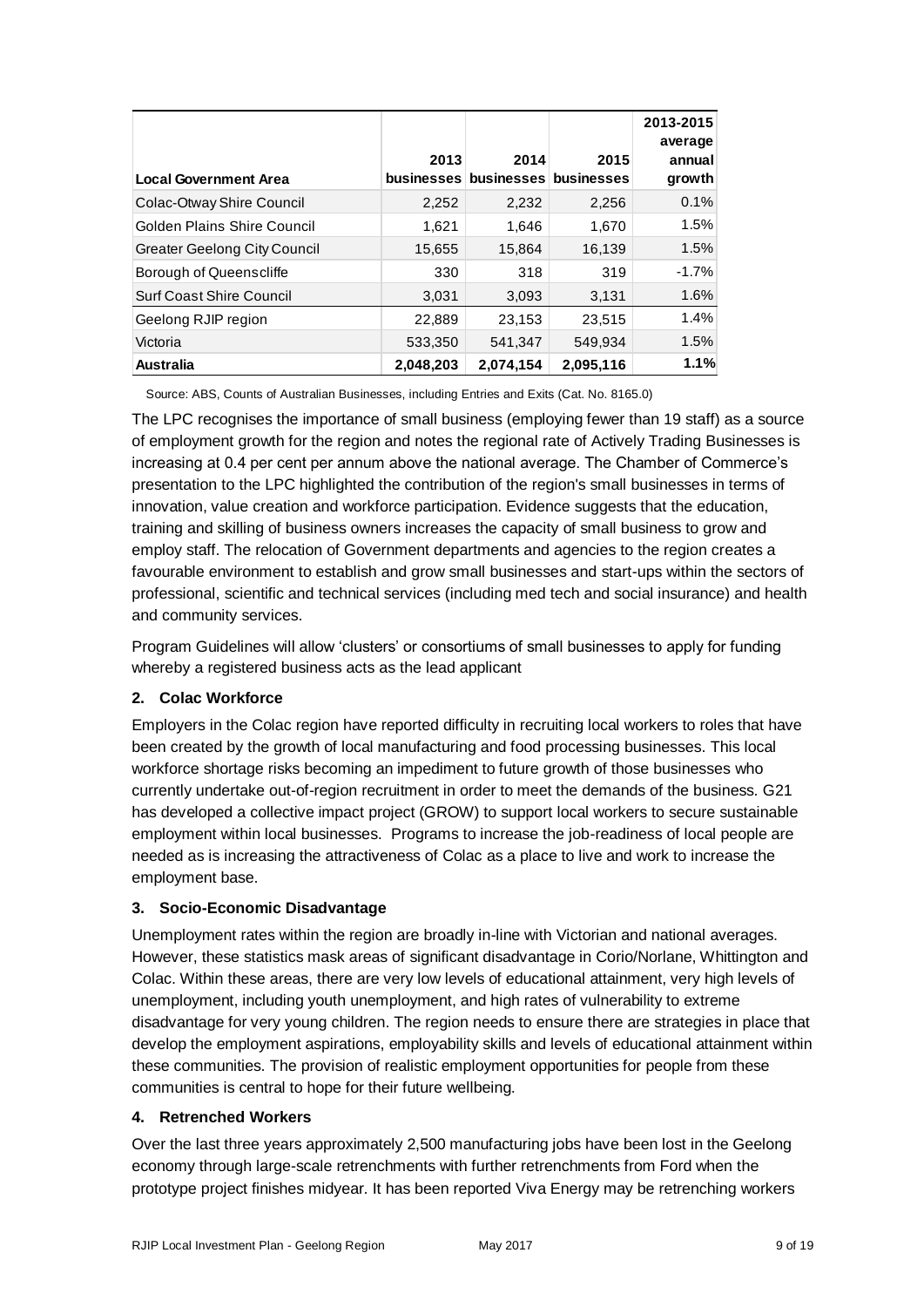during 2017 and there continues to be a number of small-scale reductions in the manufacturing workforce that will see a continuing decline in the number of manufacturing jobs in the region over the coming years. In December 2016 Target announced that its headquarters will be relocated from North Geelong to Williams Landing (outer metropolitan Melbourne). This will result in the loss of several hundred jobs to the Geelong region's economy.

The following Structural Change Index for the Geelong RJIP region does not capture recent retrenchments but indicates that the rate of industry transition experienced across the region is well above national and Victorian averages:

| <b>Local Government Area</b>        | 2006-2011 index |
|-------------------------------------|-----------------|
| Colac-Otway Shire Council           | 6.3             |
| Golden Plains Shire Council         | 6.6             |
| <b>Greater Geelong City Council</b> | 5.3             |
| Borough of Queenscliffe             | 6.1             |
| Surf Coast Shire Council            | 5.6             |
| Geelong RJIP region                 | 5.1             |
| Victoria                            | 4.1             |
| Australia                           | 3.8             |

Source: ABS 2006 and 2011 Census, presented within the DIRD 2016 Yearbook

Note: Structural Change Index based on the methodology used in the Productivity Commission, Aspects of Structural Change in Australia, Research Paper, 1998.

The LPC has chosen to focus its strategic priorities around its understanding of the regional key enablers detailed above. The Geelong LPC is also of the view that applicants should, where possible, address workforce issues for small business and Colac and issues of disadvantage that have arisen as a result of structural change.

## 2.4 Directions for New and Continuing Growth

Since the publication of the G21 Regional Growth Plan in 2013, the region has continued to reduce its dependence on traditional manufacturing and the following new directions and opportunities have emerged.

## **1. World-class Tourism**

The region is a major tourism destination, a valuable competitive advantage that contributes to the region's economy through a wide range of opportunities from the coast, food and wine, nature and walking/cycling experiences and events. The region has two tourism organisations covering the Great Ocean Road and Greater Geelong and the Bellarine, each has well developed strategies for growth and investment as follows:

- Strategic Master Plan for the Great Ocean Road Region Visitor Economy 2015-2025, Great Ocean Road Regional Tourism Limited.
- **Greater Geelong and the Bellarine Tourism Development Plan, Tourism Greater Geelong and** the Bellarine, 2016.

Tourism Victoria estimates that in 2013-14, the tourism industry contributed an estimated \$1.9 billion to the Great Ocean Road economy (10.8 per cent of gross regional product) and employed approximately 20,700 people (12.0 per cent of regional employment) including those employed indirectly through retail, hospitality and transport.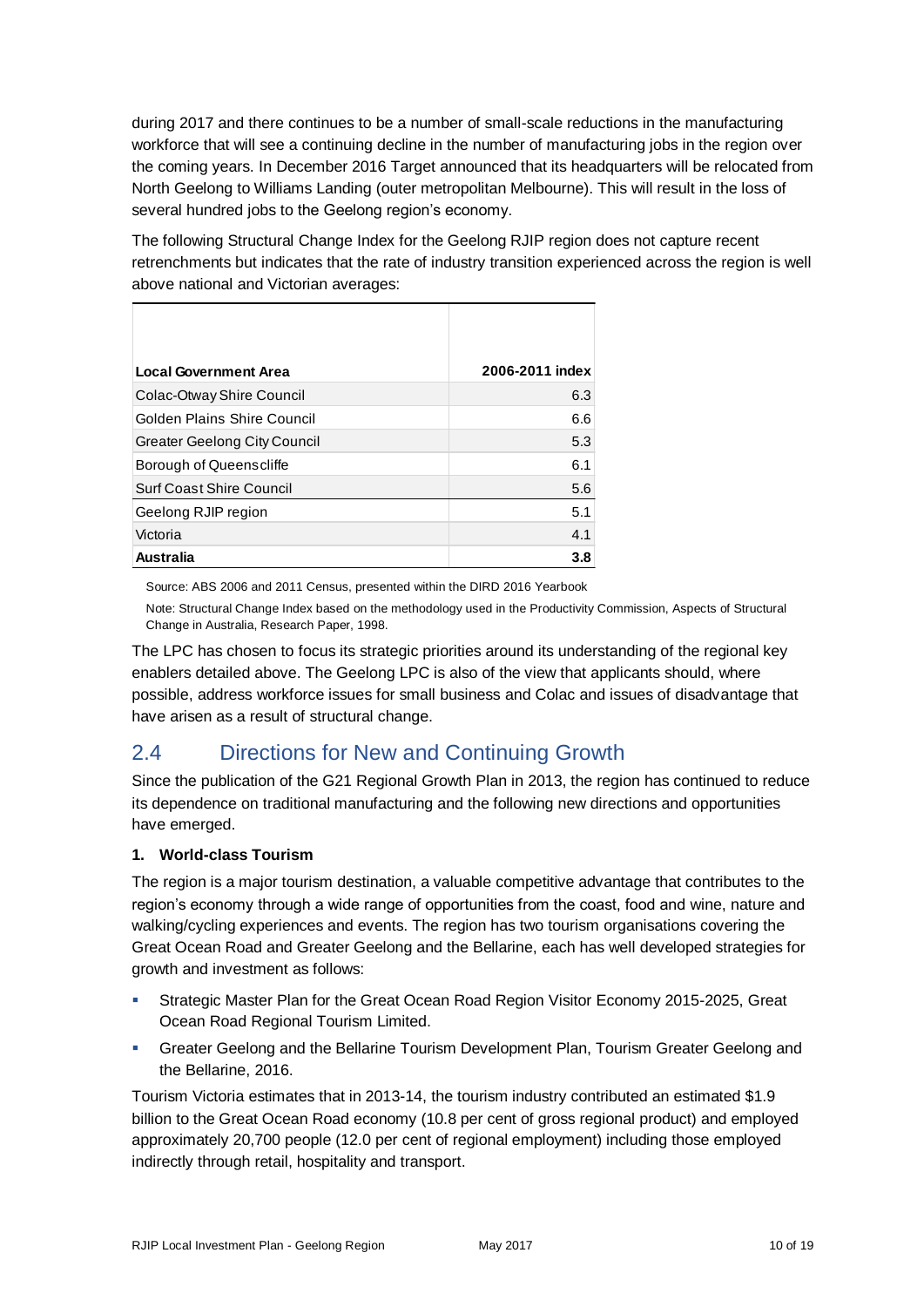The ratio of overseas visits to residents indicates the extent of economic engagement with international visitors in the region. Overseas visitors are those people visiting Australia for less than 12 months for holidays, businesses, visiting friends and relatives, and education. The following table is of international visitors for the Geelong RJIP region and show a significant increase between 2011 and 2015.

| <b>Local Government Area</b>        | 2007<br>visits per<br>1,000<br>residents | 2011<br>visits per<br>1,000<br>residents | 2015<br>visits per<br>1,000<br>residents |
|-------------------------------------|------------------------------------------|------------------------------------------|------------------------------------------|
| Colac-Otway Shire Council           | 2,628                                    | 2,961                                    | 4,123                                    |
| Golden Plains Shire Council         | 55                                       | 35                                       | 28                                       |
| <b>Greater Geelong City Council</b> | 216                                      | 222                                      | 272                                      |
| Borough of Queenscliffe             | 1,213                                    | 542                                      | 1,279                                    |
| <b>Surf Coast Shire Council</b>     | 1,718                                    | 1,266                                    | 1,846                                    |
| Geelong RJIP region                 | 534                                      | 510                                      | 674                                      |
| Victoria                            | 451                                      | 457                                      | 623                                      |
| <b>Australia</b>                    | 732                                      | 639                                      | 724                                      |

Source: BITRE estimates based on Tourism Research Australia, presented within the DIRD 2016 Yearbook

#### **2. Advanced Manufacturing**

The Geelong region is well known as a 'City of Makers and Innovators' with a manufacturing heritage that dominated local industry throughout the twentieth century. In excess of 10,500 people continue to be directly employed in local manufacturing and the region's manufacturers are undergoing transition from traditional to high-value advanced manufacturing. The innovation of the sector has been supported by the region's university, which has above world-standard capabilities in many relevant disciplines including robotics, haptics, intelligent systems, data analytics, artificial intelligence and cyber security.

Of particular note, is the location of the world's leading carbon fibre research facility, Carbon Nexus, at Deakin's Geelong Waurn Ponds Campus. A partnership between Deakin and CSIRO on development of a 'Wet Spinning Line' at CSIRO's Waurn Ponds facility now enables Australia to carry out research across the whole carbon fibre value chain: from molecules, to polymers, to fibre, to finished composite parts. The Intellectual Property developed in the region has the potential to disrupt the global carbon fibre manufacturing industry.

Carbon fibre manufacturing in Geelong would also accelerate the growth of the city's 'carbon cluster' of businesses producing a range of automotive, defence, sporting and leisure related parts and products. The ten founding Cluster members employ approximately 500 staff.

#### **3. Food, Fibre and Agribusiness**

Current development plans outlined under the Golden Plains Food Production Precinct Plan (Golden Plains Shire, 2014) are likely to offer more local job opportunities and reduce the share of locals who commute to other areas for work. The Food Production Precinct is expected to generate \$160 million of investment and support an additional 775 jobs over the next ten years. This investment is earmarked for infrastructure to support intensive agriculture and associated agribusiness activity in the area. The Golden Plains Shire already supports a strong agriculture industry with a third of the local workforce being employed within the sector. This is a significant over-representation (approximately 10 times) of the average for the G21 region.

The Colac Otway Shire is another region where agribusiness is predicted to grow and where there will be opportunities for jobs growth. In many instances, this may be connected economic growth in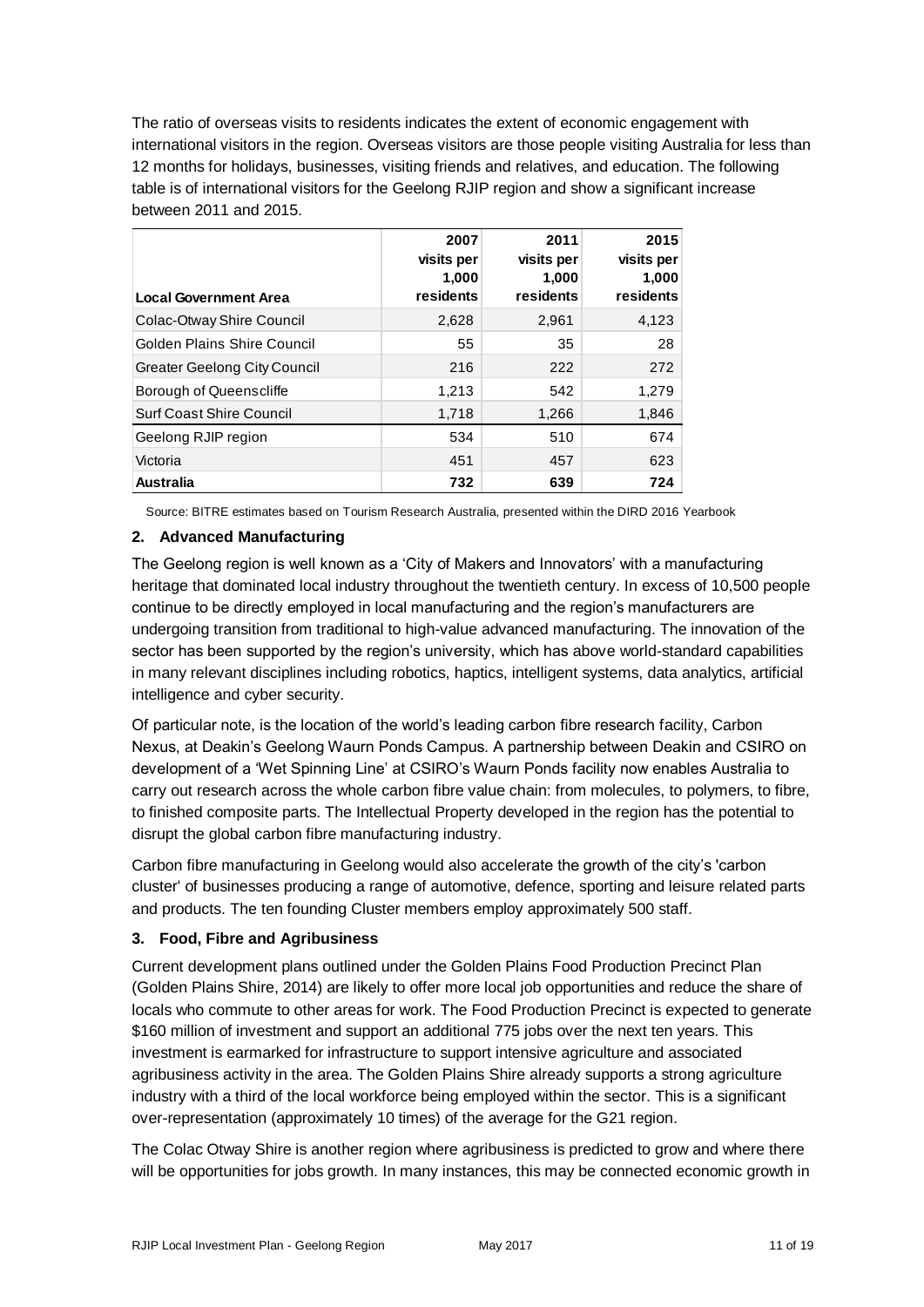the Agri-Tourism sector, which will require employees with a mixture of technical and customer facing skills. The Colac Otway Shire is one of the most productive agricultural regions, producing more than 3 per cent of Victoria's annual agricultural output and employing approximately 2,300 workers.

The Geelong Economic Futures 2017 report identifies a high-security, low-cost water infrastructure project to dive an expanded and export-focussed, higher-profit regional farming sector.

## **4. Professional, Scientific and Technical Services (including Med Tech and Social Insurance)**

Alongside the existing Traffic Accident Commission (TAC), another two public sector insurance agencies are locating in Central Geelong - the National Disability Insurance Agency (NDIA) and the Victorian WorkCover Authority (WorkSafe Victoria). These agencies will collectively employ over 1,500 staff and their location in Geelong makes it now undisputedly Australia's social insurance capital.

## **5. Health and Community Services**

The health and community services sector has the strongest projected employment growth potential as the region must manage the arrival of the NDIA and the rapidly aging population. There is potential for major investment in aged and disability care facilities and service providers are estimated to require 4,100 new staff by 2020. The LPC notes in particular the urgent need for training in both work and employment skills for unemployed local residents to fill a significant proportion of these positions.

### **6. Transport and Logistics**

In 2016 the Federal Government announced, as an election commitment, that Avalon Airport, approximately 20 kilometres north of Geelong, would be reclassified as a regional airport. This reclassification is significant for both tourism and for high value export trade in that it enables the introduction of international flights to the airport. In addition to the airport, the Port of Geelong is Victoria's largest soft bulk commodity seaport.

Whilst Geelong is currently well situated for food production distribution to the Melbourne markets as well as for air and sea export through Tullamarine airport's freight centre and the Port of Melbourne container terminal respectively, the Geelong Economic Futures 2017 report

*'proposes the Avalon site – 60 kilometres south-west of Melbourne adjacent Avalon International Airport - as the most efficient long-term inland freight terminal for Melbourne and Victoria, the southern terminal of any viable Inland Rail and (eventually) the land component of an efficient new successor to the Port of Melbourne and associated freight operations.'*

The LPC notes that a decision on the location of a future Port of Melbourne is some way off. Infrastructure Victoria announced on 17 April 2017 that the Victorian Government has requested advice

*'on the merits of developing a potential second Victorian container port, and options for the location of this facility, including at the Port of Hastings and the Bay West location.'*

## 2.5 Key Competitive Advantages

A strong agricultural sector surrounds Geelong with potential for growth in both exports and valueadded manufacturing.

1. The Avalon Airport precinct is suitable for further development as a major intermodal freight hub. The region has well-established transport and freight infrastructure: road, rail, airport including Geelong Ring Road and new dual lane highway between Geelong and Colac.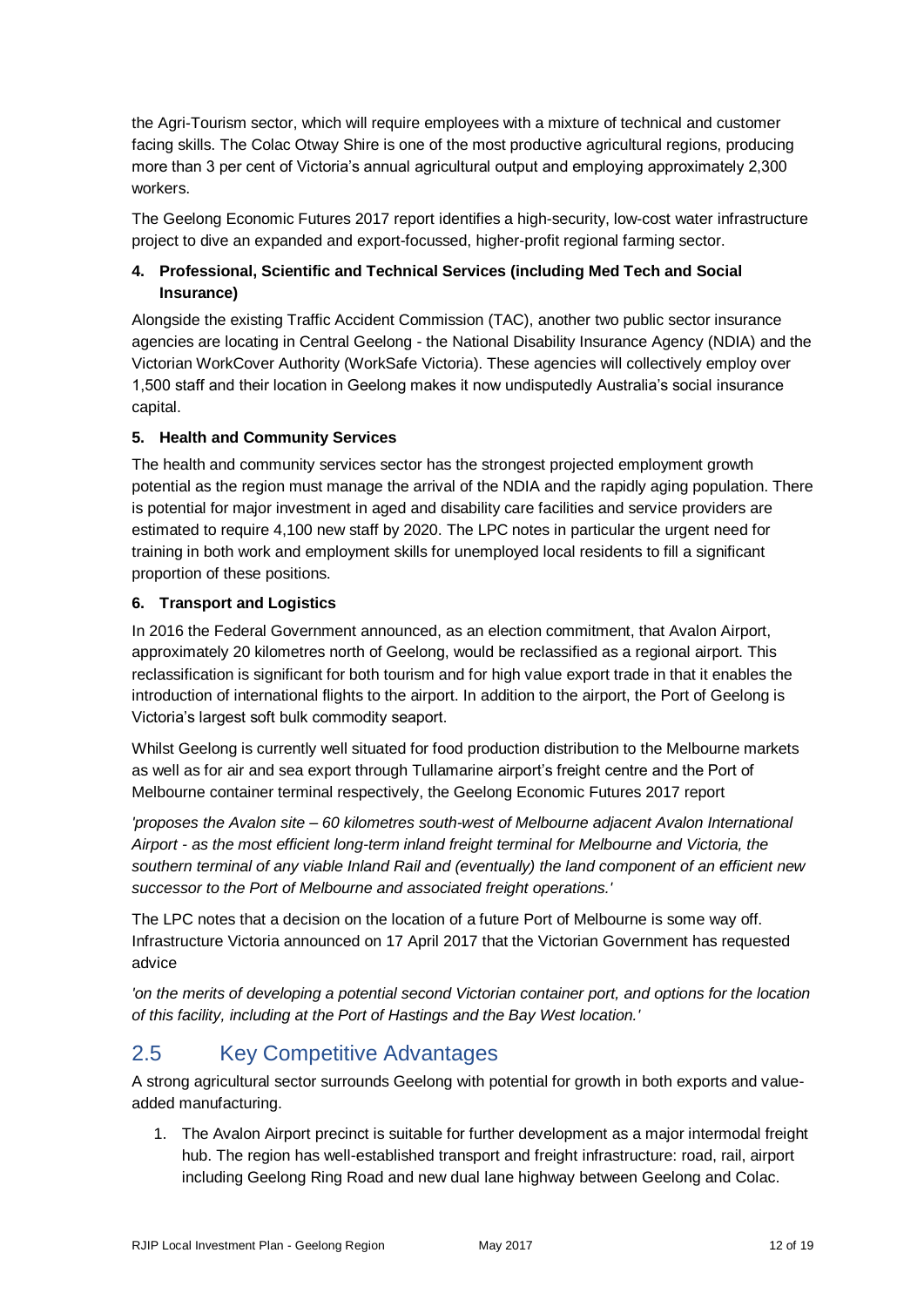- 2. The Port of Geelong is Victoria's largest bulk commodity port.
- 3. A strong education and innovation offering including the headquarters of Deakin University, the Australian Animal Health Laboratory, Marcus Oldham Agricultural College, CSIRO Manufacturing, Fisheries Victoria Management and Science Branch (Queenscliff), Gordon Institute of TAFE and leading schools.
- 4. The City of Greater Geelong is Australia's social insurance capital and is a 'full-service' regional capital city with excellent proximity to metropolitan Melbourne.
- 5. World-class tourism attractions underpin a strong visitor economy with significant growth potential.
- 6. The region is one of 'makers and innovators' with world-leading expertise in advanced manufacturing.
- 7. A vibrant and flourishing small business and start-up community.
- 8. Capacity for population growth and economic development including availability of residential and industrial land close to transport links.
- 9. Lifestyle, cultural and sporting infrastructure, a strong sense of community.

## 2.6 Summary

The LPC has reached two primary conclusions.

Firstly, the Geelong RJIP region has a number of competitive advantages in which strategic investment will facilitate job creation. These are:

- **Investment in our visitor economy associated with tourism and leisure, particularly along the** Great Ocean Road and its hinterland.
- **Further growth in advanced manufacturing and energy.**
- Further growth of regional food, fibre and agribusiness.
- Investment in professional services and products to support Geelong's social insurance sector and those people it supports.
- Investment to support the growth of health and community services, particularly with respect to aged and disability care.

Secondly, there is an issue of entrenched disadvantage in a number of communities throughout the region. A focus on job creation, training and retraining to ensure these communities can access newly created jobs will be a valuable outcome of this program.

As such, the LPC views the provision of education and training as the necessary bridge between jobs in new or expanding sectors and jobseekers from areas badly affected by structural change. Jobs and investment growth will also be assisted via the education, training and skilling of small business operators.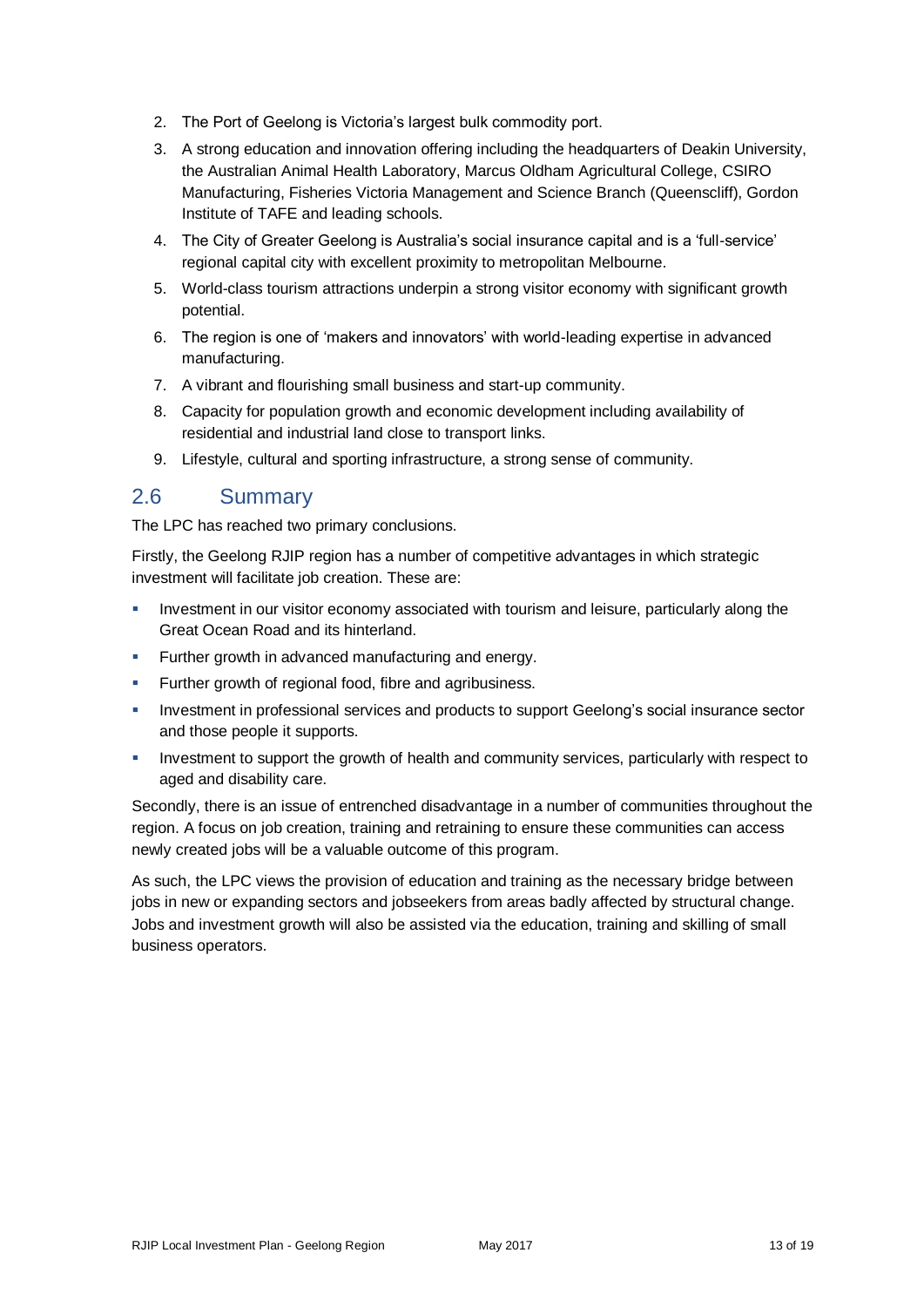## 3 Investment sectors and strategic priorities

## 3.1 Investment Sector 1: Visitor economy including tourism, creative industries, major events and cultural attractions

## **Evidence**

This sector is an amalgam of activities from various industry sectors including retail, accommodation, hospitality, creative industries and recreational services. The visitor economy contributes over 7 per cent of the RJIP region's employment with 8,187 jobs and approximately 5 per cent of gross regional product - \$514 million. There are currently 1,104 operating businesses in the region.

Key attractions are the Great Ocean Road (GOR) and its hinterland the Otways, the Surf Coast and the Bellarine Peninsula. Geelong's arts and cultural attractions, including the Geelong Performing Arts Centre (GPAC), Geelong Gallery and the Geelong Library and Heritage Centre have created a destination in central Geelong for domestic visitors.

The Strategic Master Plan prepared by Great Ocean Road Regional Tourism Ltd states 5.2 million visitors visit this region annually, significantly more than competitors such as the Blue Mountains, the Australian Capital Territory, the Mornington Peninsula and the Great Barrier Reef. The primary objective of the Plan is to increase the yield generated from tourism visitation through the provision of quality visitor experiences, providing significant economic benefits to local communities. The Plan, if implemented, anticipates that by 2020 the Great Ocean Road region's visitor economy will support 7,660 jobs from the direct impacts of visitor expenditure, plus over 5,000 jobs from the indirect impacts of visitor expenditure. This will position the visitor economy as the dominant industry sector for employment in the region, with the total impacts of visitor spending representing 17 per cent of the region's expected employment and 21 per cent of its Gross Regional Product.

For Geelong and the Bellarine, it is estimated that visitation will grow to close to 7 million visitors and expenditure will total \$1.145 billion by 2030, a change of 25 per cent between 2015 and 2030. Employment is also predicted to increase by 1,175 people between 2015 and 2030. Forecast projections for visitors to Greater Geelong and The Bellarine shows that visitation will grow significantly over the next 15 years by between 1.2-1.7 million visitors.

The LPC heard evidence that the region as a whole leverages off the GOR and if tourist offerings are to be improved in the region there must be a corresponding strategy to ensure that businesses have access to a suitable workforce during the periods of peak demand. The GOR traverses regions with a limited labour market with low levels of unemployment. The LPC also heard via the Apollo Bay Chamber of Commerce that infrastructure is in urgent need of upgrade along the GOR to cope with increasing tourist numbers.

Another source of stimulus to the visitor economy is international education as Deakin University's offshore student markets continue to grow.

## **Strategic priorities**

- Enable a skilled workforce through training and reskilling of hospitality and leisure staff, including international cultural awareness.
- Attract investment in jobs and infrastructure through high value adding businesses that extend the length of stay, quality and range of visitor experiences available for domestic and international tourists across the region.

#### **Evidence**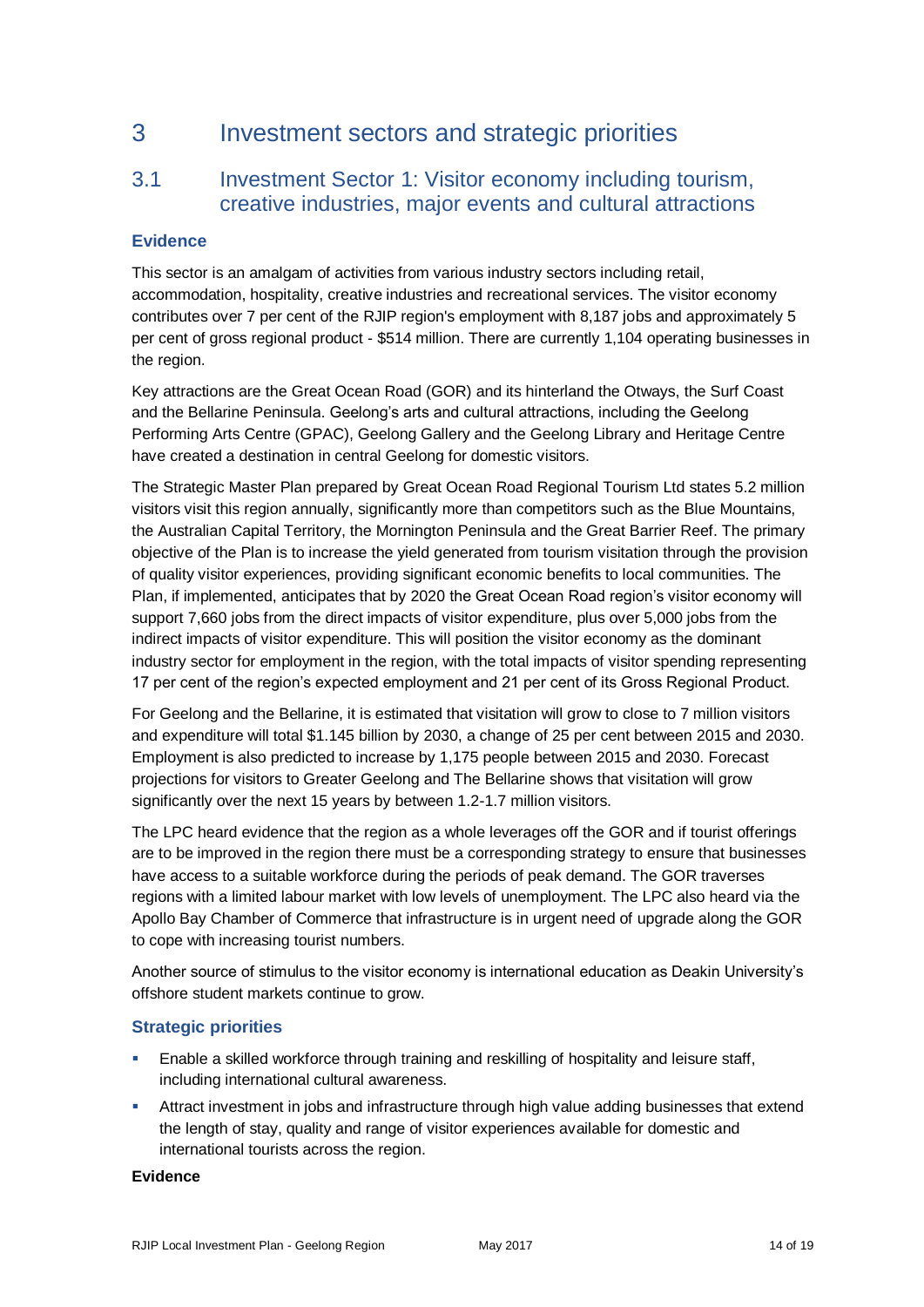- 1. Strong visitor growth to the region, within the context of what is described by Great Ocean Road Regional Tourism Ltd as 'a decade of comparative investment drought.' Growth in visitors from China to Victoria was 8 per cent in 2016.
- 2. State government investment in tourism infrastructure projects may occur over the short to medium term that will stimulate further investment from the private sector. Projects under consideration include the Geelong Convention and Exhibition Centre and the Shipwreck Coast Master Plan.
- 3. Master Plans exist to manage projected tourist growth and maximize economic development opportunities along the Great Ocean Road Region and in Geelong and the Bellarine.

## 3.2 Investment Sector 2: Advanced manufacturing and energy

## **Evidence**

The manufacturing sector in the RJIP region represents 9.2 per cent or 10,500 highly productive jobs. Whilst traditional manufacturing jobs will continue to decline, significant transition to advanced manufacturing is occurring.

The region enjoys a reputation as a centre of excellence for high value-add advanced manufacturing activities. The region's competitive manufacturing strengths include food and agribusiness, engineering, textiles and agricultural and industrial chemicals. Local know-how delivers engineering design solutions for purpose built composite materials, precision engineering, electromechanical systems, customised steel and fibreglass fabrication and heat transfer technology.

The region's expertise is of global significance with respect to the advanced fibre and composites segment which is experiencing exponential global growth. The region holds significant competitive advantage and intellectual property through the world's leading carbon fibre research facility, Carbon Nexus, at Waurn Ponds.

Annual estimated expenditure in assistive technologies will exceed \$1 billion by the three social insurance agencies located in Geelong and the region is in the formative stages of exploring innovation and manufacturing opportunities in this developing manufacturing segment.

A number of local businesses are already key players in the defence sector e.g. Winchester, QuickStep, Marand, RPC and Chemring. Many high value/low volume manufacturers are small businesses, employing fewer than 19 staff.

## **Strategic priorities**

- Enable a skilled advanced manufacturing workforce through training and upskilling.
- Encourage further investment in jobs and infrastructure in advanced manufacturing throughout the region.

## **Evidence**

- 1. ManuFutures is a commercially based, advanced manufacturing accelerator currently under construction and adjacent to both Carbon Nexus and wheel manufacturer Carbon Revolution. It will host up to fifteen new enterprises and 150 people working in advanced manufacturing. Significant expressions of interest have already been received for tenancies.
- 2. A Master Plan has been commissioned to expand the Geelong Innovation Precinct as a result of demand for new and expanded advanced manufacturing facilities.
- 3. Geelong has above world standard research capabilities in assistive technology disciplines and a record of accomplishment of translating these into industrial and social applications.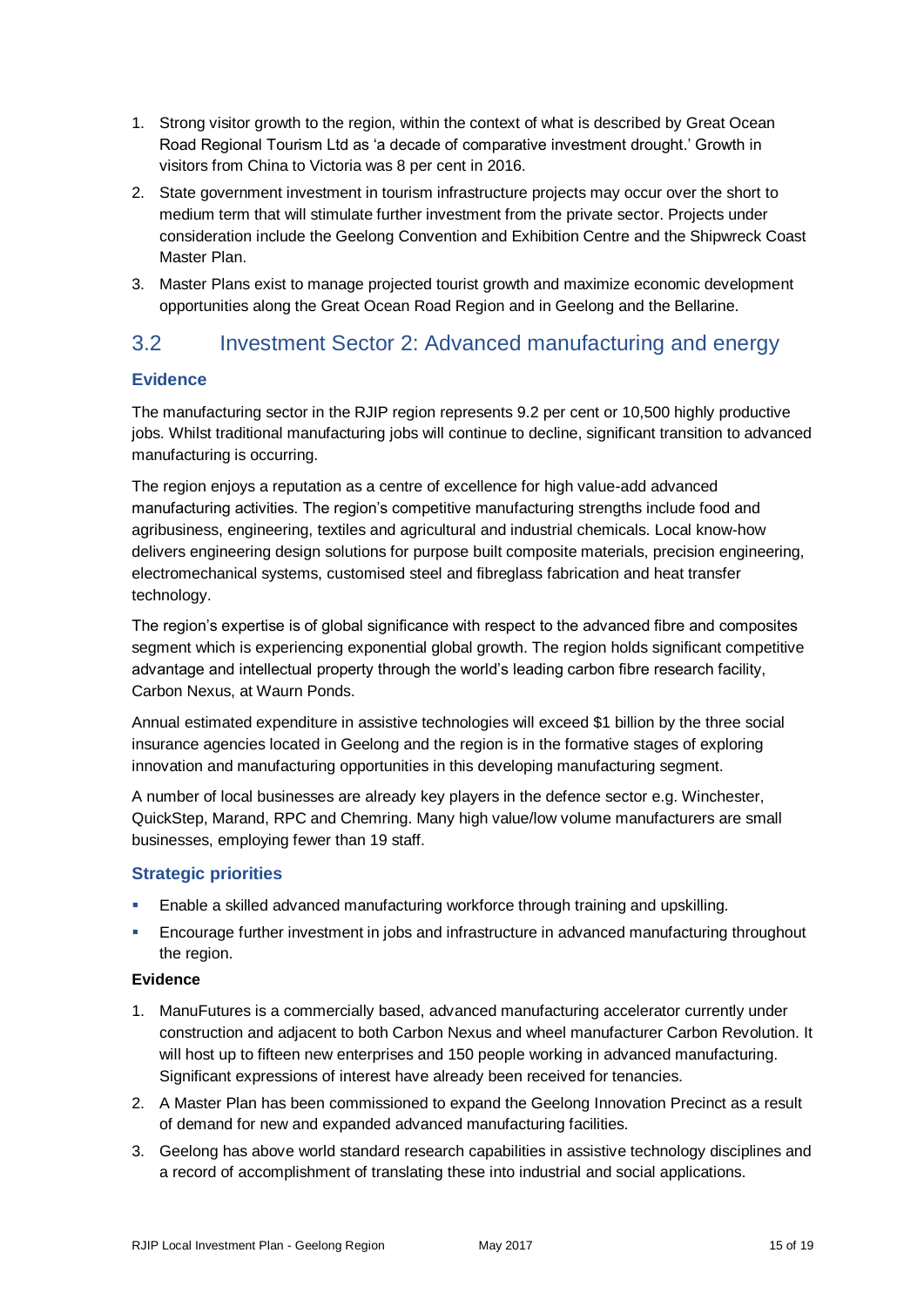- 4. A regional defence alliance has been created to maximise the opportunities that may flow to the region as a result of renewed government commitment to local industry content in defence contracts and procurement programs.
- 5. The Advanced Fibre Cluster has been formed to accelerate the growth of the existing carbon fibre and advanced fibre industry in the Geelong region. There are currently ten founding members employing hundreds of skilled manufacturing workers and experiencing export success.
- 6. The Geelong Economic Futures 2017 report details the presence in Geelong of the following key inputs for sustainable carbon fibre manufacturing. Many of these will support other advanced manufacturing processes such as those required by the defence industry and new energy sectors.
- 7. Global leadership in industrial carbon fibre research and development
	- Globally leading skills in construction and development of industrial carbon fibre carbonisation production lines.
	- Established local customer base to drive sales revenue and innovative product development.
	- **Access to a highly skilled workforce.**
	- Access to industrial scale power supplies.
	- Access to a nearby chemical refinery for precursor product.
	- **Access to scalable industrial land.**
	- **Proximity to competitive logistics.**
	- **Proximity to agglomerated service providers and startups.**
	- Supportive government policy settings for advanced manufacturing in the region.
	- A stable investment environment for global capital.
	- A compelling standard of living to attract and retain high technology workers.

## 3.3 Investment Sector 3: Food, fibre and agribusiness (including aquaculture)

## **Evidence**

Food, fibre and agribusiness represents 5 per cent of RJIP region's regional employment with 6,233 jobs and 7 per cent of Gross Regional Product - \$804 million per annum. There are currently 635 food, fibre and agribusiness operating businesses in the RJIP region. Section 2 details current development plans and significant growth potential for agribusinesses operating in the Golden Plains and Colac Otway Shires.

The region has a strong agricultural base producing dairy milk, grapes, livestock, seafood, timber, wool, cereals, poultry and eggs and this competitive advantage sees the region as a geographical hub for value-adding to these primary products. Bulla Dairy Foods, Australian Lamb Colac, Herds Geelong, Golden Farms, Happy Hens, Malteurop Geelong, Little Creatures, Meredith Dairy, AKD, Godfrey Hirst, Boundary Bend, Irrewarra Sourdough and many small emerging food and beverage businesses are based in the region.

Local Colac food and fibre businesses AKD, ALC, Bulla and Irrewarra Sourdough are growing and have evidence of shortages of skilled and unskilled labour. Sector skills must continue to evolve with the adoption of more technology and automation. Businesses need to continue to develop new products, new processes and new technology to maintain their market competitiveness. Colac's labour shortage in the agribusiness sector is, at least in part, due to the lack of affordable housing stock. To deliver a step change in food and fibre production in Colac, a significant investment in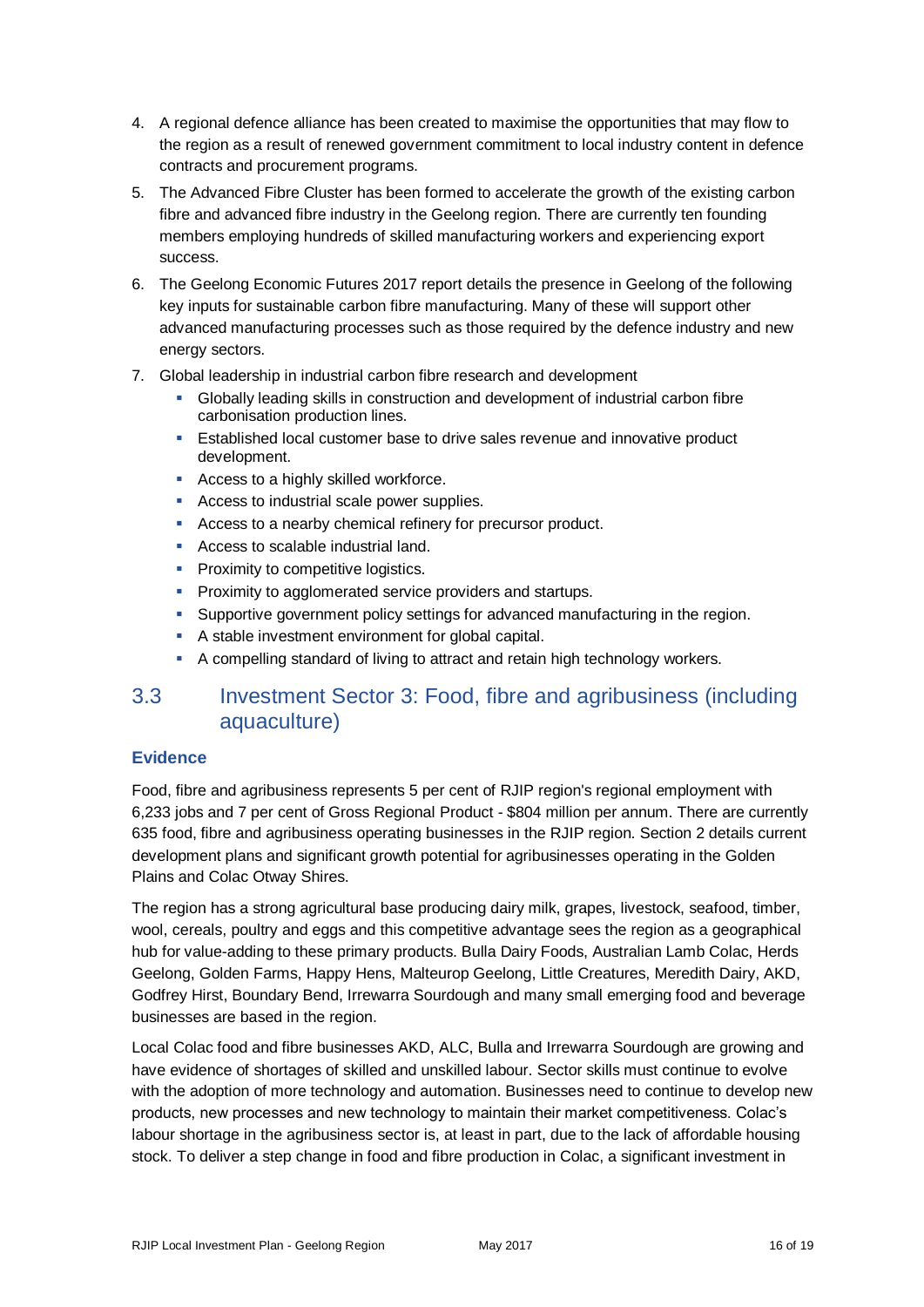housing is required. It is recognised this is beyond the scope of the RJIP, but if a holistic approach is to be taken, this issue needs to be considered.

## **Strategic Priorities**

- Enable a skilled food, fibre and agribusiness workforce through training and upskilling.
- Encourage further investment in jobs and infrastructure in food, fibre and agribusiness throughout the region.

#### **Evidence**

- 1. There is strong market demand from Asia for Australian-branded food and fibre products.
- 2. The region's soil composition and temperate coastal climate is rated as mostly medium quality and in places very good for farming. The Geelong Economic Futures 2017 report references a major project to deliver low-cost, secure recycled water to facilitate major investment in horticulture.
- 3. Efficient transport logistics. Geelong is a major logistics centre and the Port of Geelong is Victoria's largest soft bulk commodity seaport. Geelong is well situated for food production distribution to the Melbourne market as well as for air and sea export through Tullamarine airport's freight centre and the Port of Melbourne container terminal. As detailed in Section 2 above, Geelong Economic Futures 2017 identified Avalon Airport as potential major intermodal transport hub for national and international trade.
- 4. Trained Workforce. The region possesses a talented farming workforce which is already wellversed in agriculture and which plays a prominent role in the region backed by leading centres of training, research and education, such as Marcus Oldham Agricultural College, the Gordon Institute of TAFE, Deakin University's Centre for Regional and Rural Futures and Southern Farming Systems' research centre.
- 5. Importance to Tourism.The quality of food and beverage product for local consumption and as farm gate or cellar door attractions is cited by Tourism Victoria as an important element of visitor experience in the GOR and Greater Geelong and Bellarine regions.

## 3.4 Investment Sector 4: Professional, scientific and technical services, including MedTech and Social Insurance

## **Evidence**

Professional, scientific and technical services contributes over 8 per cent of the RJIP region's employment with 8,772 jobs plus an additional 2,000 working in the public administration and safety employment category. This will grow with the relocation of Worksafe to new headquarters in Geelong alongside the establishment of the NDIA headquarters.

As detailed above in Section 2, Geelong is now indisputably Australia's social insurance capital.

The sector represents 12 per cent of gross regional product, estimated at \$1,329 million with 1,354 operating businesses in the RJIP region. The Committee for Geelong in its Winning from Second report argues that Geelong's quotient of workers in this sector is higher than elsewhere in regional Victoria and thus,

*'although Geelong is not as intensely linked to the global financial and professional sectors as Melbourne, it is nonetheless supplying an important share of such higher order professional services…to the southwest of Victoria.'*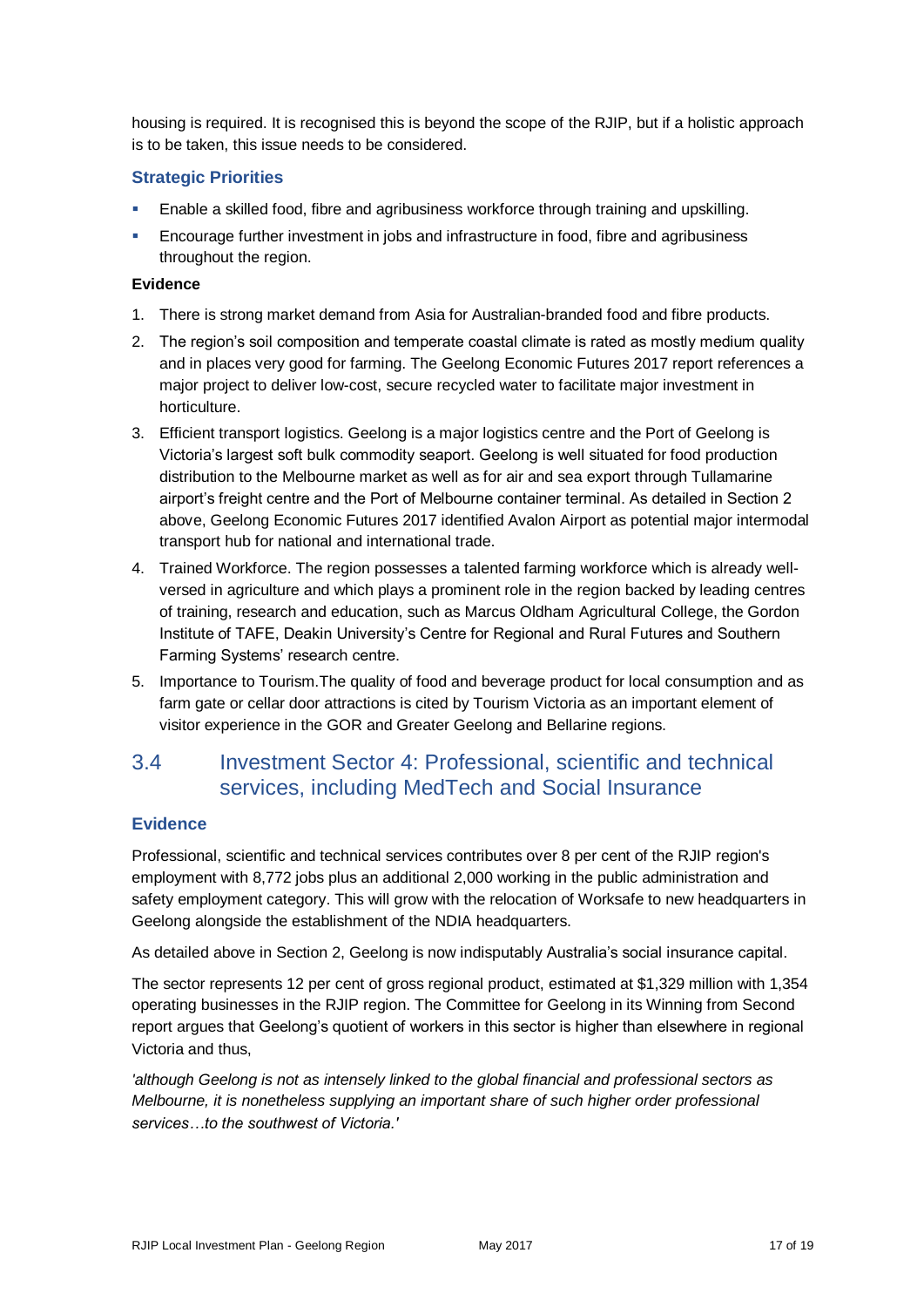## **Strategic priorities**

- Enable a skilled workforce through training and retraining for support services and the social insurance sector.
- Encourage investment in jobs and infrastructure for support services and the social insurance sector.

#### **Evidence**

- 1. Substantial investment in human capital and national program delivery has already been focused on Geelong. Growth in this sector in 2018 and 2019 will include NDIA and DHS (850 jobs) and WorkSafe Victoria (another 550 jobs).
- 2. Professional supply chain companies to the social insurance sector such as ICT, financial, legal and medical support and advice are already seeing the advantage of establishing a regional headquarters in central Geelong.
- 3. Geelong is already successfully used as a test bed to trial innovation in this industry sector. For example, the TAC, the City of Greater Geelong and Samsung have partnered with DSTIL to trial a sensor enabled 'smart' home for people living with disability or as an alternative to aged care.

## 3.5 Investment Sector 5: Health and community services, including aged and disability care

## **Evidence**

Approximately 14.9 per cent of the RJIP region's workforce is employed in the health care and social assistance sector. This equates to 14,608 jobs. Barwon Health is the single largest employer in the region.

The region as a whole is fully serviced from Geelong by leading medical and allied health providers and the Health Faculty offering at Deakin University includes highly ranked medical and nursing schools, allied health services, optometry and sports science. Major employers aside from Barwon Health include St John of God and Epworth Geelong Hospitals.

Between 2011 and 2026, the age structure forecasts for the Barwon Region indicate a 52.7 per cent increase in the retirement population.

With an aging demographic demand will continue to grow for aged care services.

The Committee noted the capacity of this sector to provide employment for members of the community with relatively low levels of educational attainment and those resident in communities experiencing disadvantage.

## **Strategic priorities**

- Addressing labour force shortages through training and retraining, particularly in areas of social disadvantage and smaller communities surrounding Geelong.
- Creation of jobs and social infrastructure through investment in aged and disability care facilities and services.

#### **Evidence**

1. In July 2016 Epworth Hospital was opened at Waurn Ponds. This \$250 million private teaching hospital with over 170 in-patient beds was constructed to service the growing southern suburbs of Armstrong Creek and the Surf Coast.